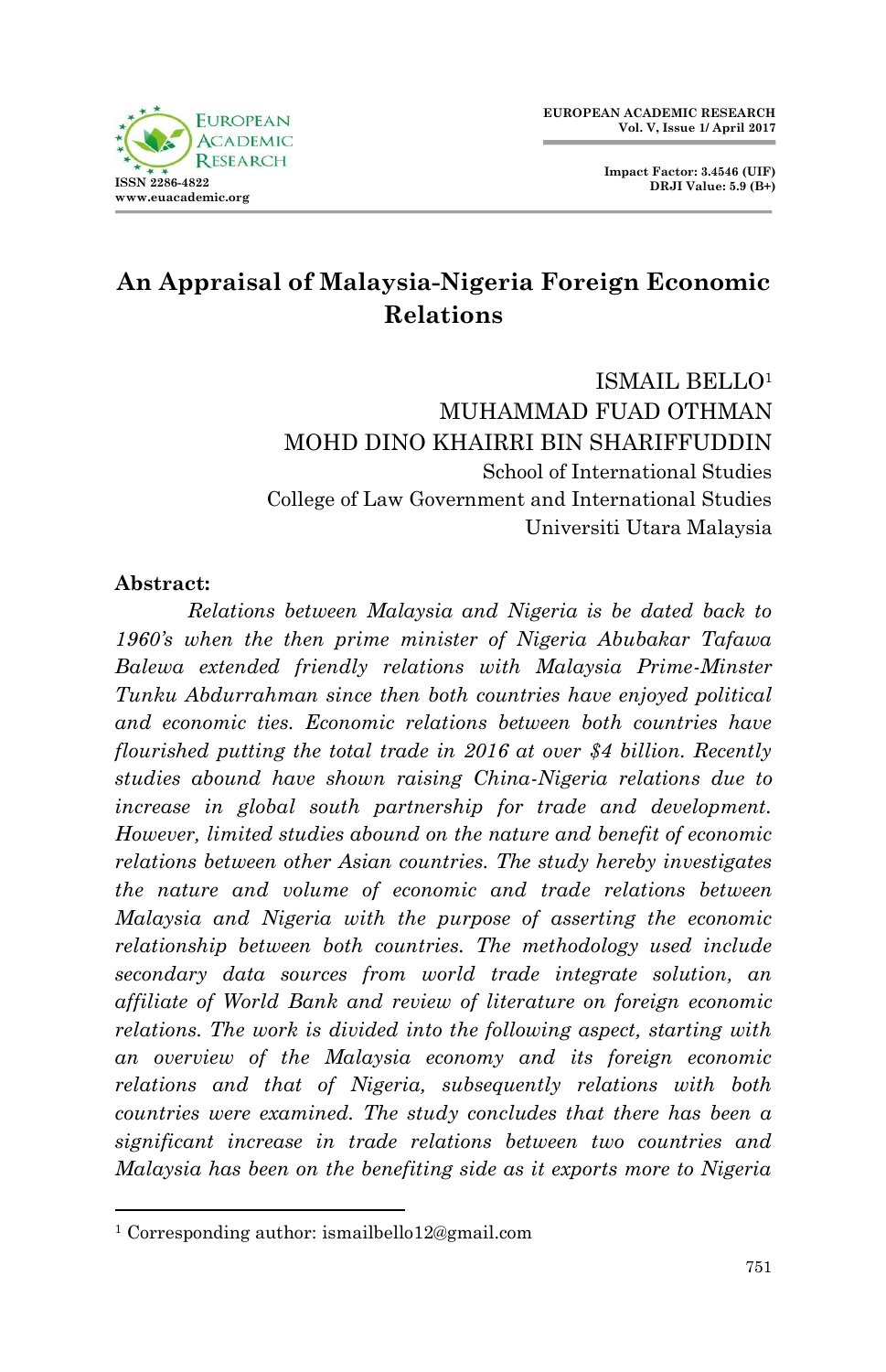*and imports less, because of its industrialize nature especially in agriculture, capital goods, refined crude oil and machine and electrical appliance which it exports to Nigeria.* 

**Key words**: Foreign Economic Relations, Malaysia, Nigeria Import and Export

### **INTRODUCTION**

As a distinct discipline in the study of international relations, foreign economic relations has continued to serve as a tool for understand economic development and growth especially among developing countries as well as stress the diversification and expansion of trade which also provide countries with needed foreign direct investments or foreign capital. (Folarin, Ibetan & Chidozie, 2016). Also, due to the fact that countries of the world interact with each for a various reason especially for economic benefits which is accrued through trades. Recently studies abound have shown raising China-Nigeria relations due to increase in global south partnership for trade and development. (Nwosu, 2014; Agubamah, 2014; Djeri-wake, 2009, Udeala, 2010; Okoro, Igwe & Ojong, 2014) however limited studies abound on the nature and benefit of economic relations between other Asian countries. As a result of globalization and international trade, economies are getting connected and increasing dependent on each other, one of the oldest forms of economic relationship is foreign trade between members of international community, and these are partly because nations around the world differ on nature of their natural resources endowment, scale of production, preference, and capacity for development and growth. (Omoju & Adesanya, 2012). Economic Relations between China and Nigeria have taken center stage in discuss of Afro-Asia economic relations. However Malaysia and Nigeria can be said to have flourishing economic relations which date back to 1970's when Nigeria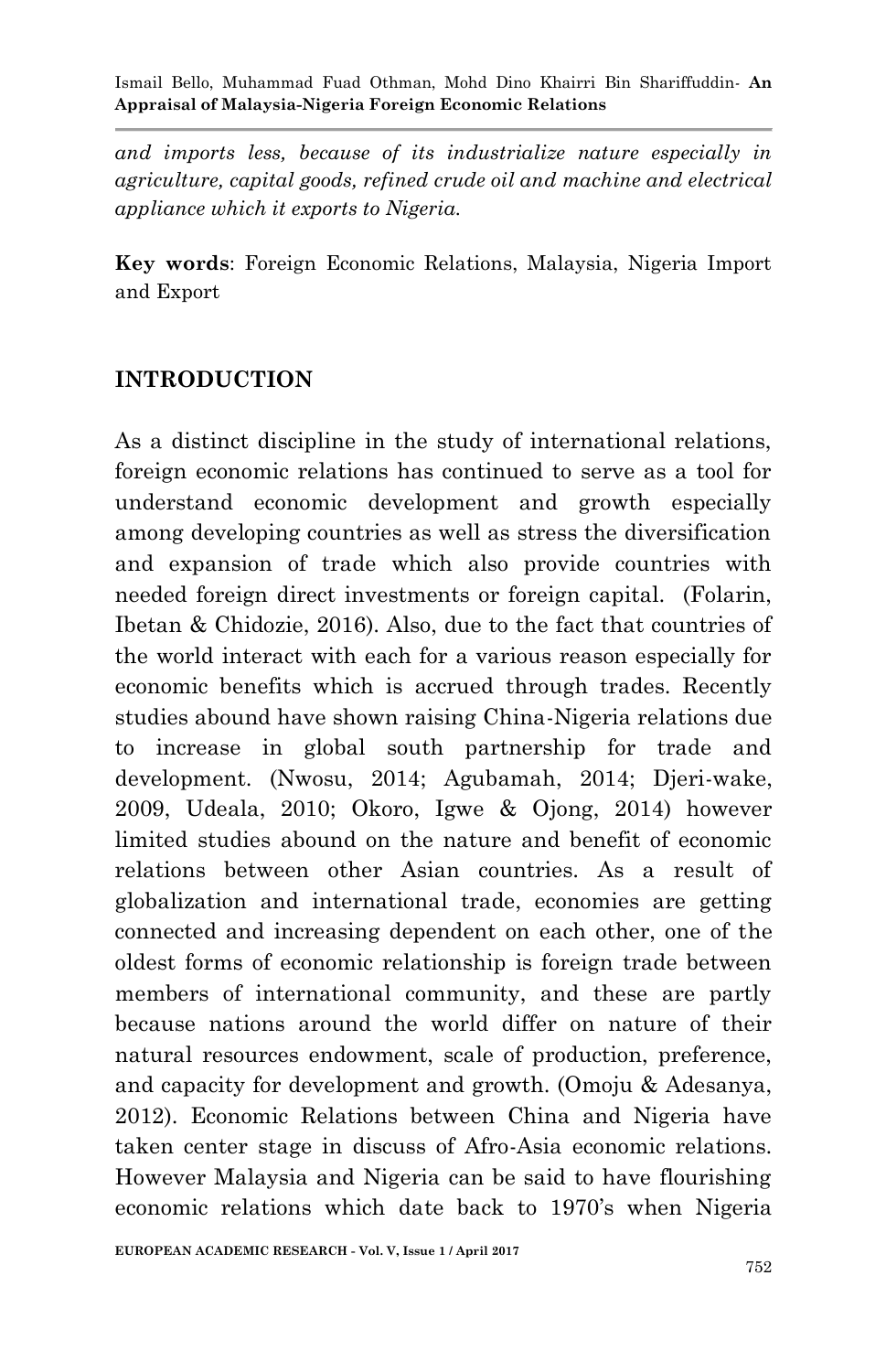experienced oil boom, this led to an influx of mostly Chinese-Malay businessmen who invested in a different sector of the nation's economy. Since then trade relations between two countries have flourished. Data from World Bank shows that from the export of \$8,716.92 thousand and import of \$18,134.87 thousand in 1990 trade relations between Malaysia and Nigeria have grown to over \$4billion in 2016. This is partly attributed to the improvement in Malaysia economies especially in the area of agriculture and petroleum. Major export products from Malaysia includes. Capital goods, Consumer goods, Intermediate goods, Raw materials, Animal, Chemicals, Food Products, Footwear, Fuels, Mach and Electrical appliances, Metals, Plastic or Rubber, Stone and Glass, Textiles and Clothing, Transportation, Vegetable, and Wood. While on the other hand Malaysia imports the following items from Nigeria; Capital goods, Consumer goods, Intermediate goods, Raw materials, Animal, Chemicals, Food Products, Fuels, Hides and Skins, Mach and Electrical, Metals, Minerals, Plastic or Rubber, Transportation, Vegetable.(World Integrated Trade System, 2017)

The objective of the study is therefore to examine the volume of economic relations between Malaysia-Nigeria with the purpose of investigating the volume of trade and examine how the relation have been beneficial to each of the country.

The paper is divided into four part, first part discuss an overview of Malaysia economy with the view of ascertaining its strength in terms of economic prowess and it major economic partners in terms of trade, this is followed by Nigeria economic profile and its economic relations especially the major trading partners, the next part discussed the foreign relations between both countries which was traced back to relations between the late Prime minister of Nigeria Abubakar Tafawa Balewa who initiated friendly relations with Malaysia's former Prime Minister, Tunku Abdurrahman, the friendly nature of relations between both countries have made it easy for Nigerians to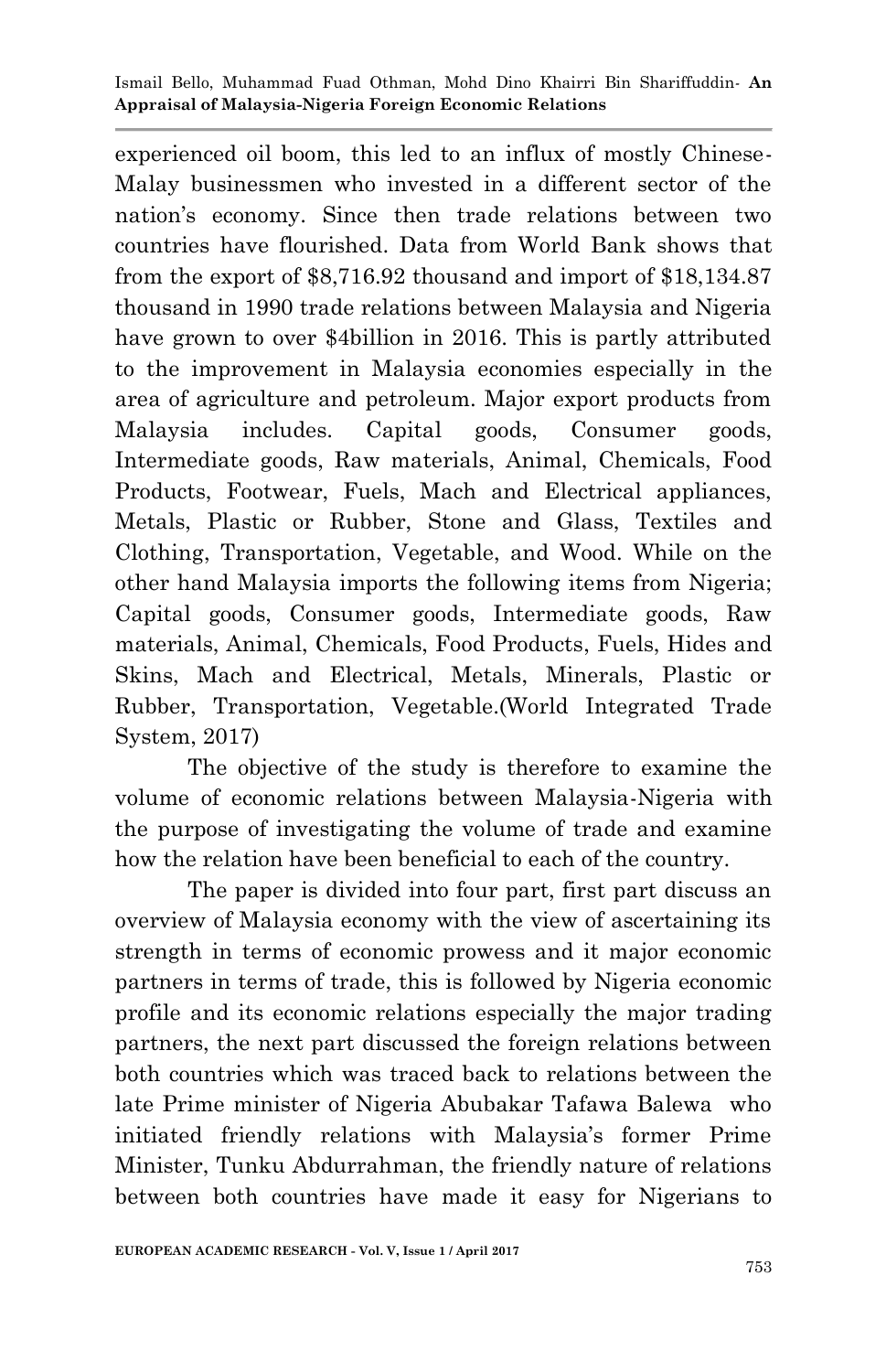study in Malaysia, Malaysia has the highest number of Nigerians studying in Asia and this number is only second to US and Canada. The paper then discusses volumes of export and import between both countries and finally, the paper concludes and offers a recommendation on how the relations between both countries can be more beneficial to Nigeria as against the current trend which favors Malaysia more.

## **BRIEF OVERVIEW OF MALAYSIA ECONOMY AND ECONOMIC RELATIONS**

The economy of Malaysia is the fourth largest economy in South East Asia and 35th in the world. The country is reported to be the third richest country in the region as per GDP per capita just after Singapore and Brunei, the country ranked 14th in the world in terms of ease of doing business index in 2015. With a GDP of \$815.6 billion and a GDP growth of 5.0% while GDP per capita is \$26,300.20, GDP per sector in 2014 was as follows Agriculture 7.1%, Industry 36.8%, and Services 56.2%, as at February 2017 the total country export stood at 71.8 Billion Malaysian Ringgits (MYR) and inport bill of 63.1 billion MYR, at January 2017 the unemployment rate stood at 3.5%. Life expectancy at birth for a male was 72 years while for female 77 years. (CIA World Fact Book, 2017) Malaysia key exports include Electrical and electronics products, palm oil and palm oil based products, refined petroleum, crude petroleum, natural rubber, timber and timber based products and liquefied natural gas. It major imports intermediates goods which include lubricants, industrial products, processed fuel and lubricants, part and accessories of capital goods; consumption goods. The country major trading partners are ASEAN countries which accounts for 30% of export which stood at 21.5 billion MYR while import 27% and 17.5 billion MYR, China tops bilateral economic relations with Malaysia with 13.3% of Export share and 9.6 billion MYR and 16.2 % import share and 10.2billiion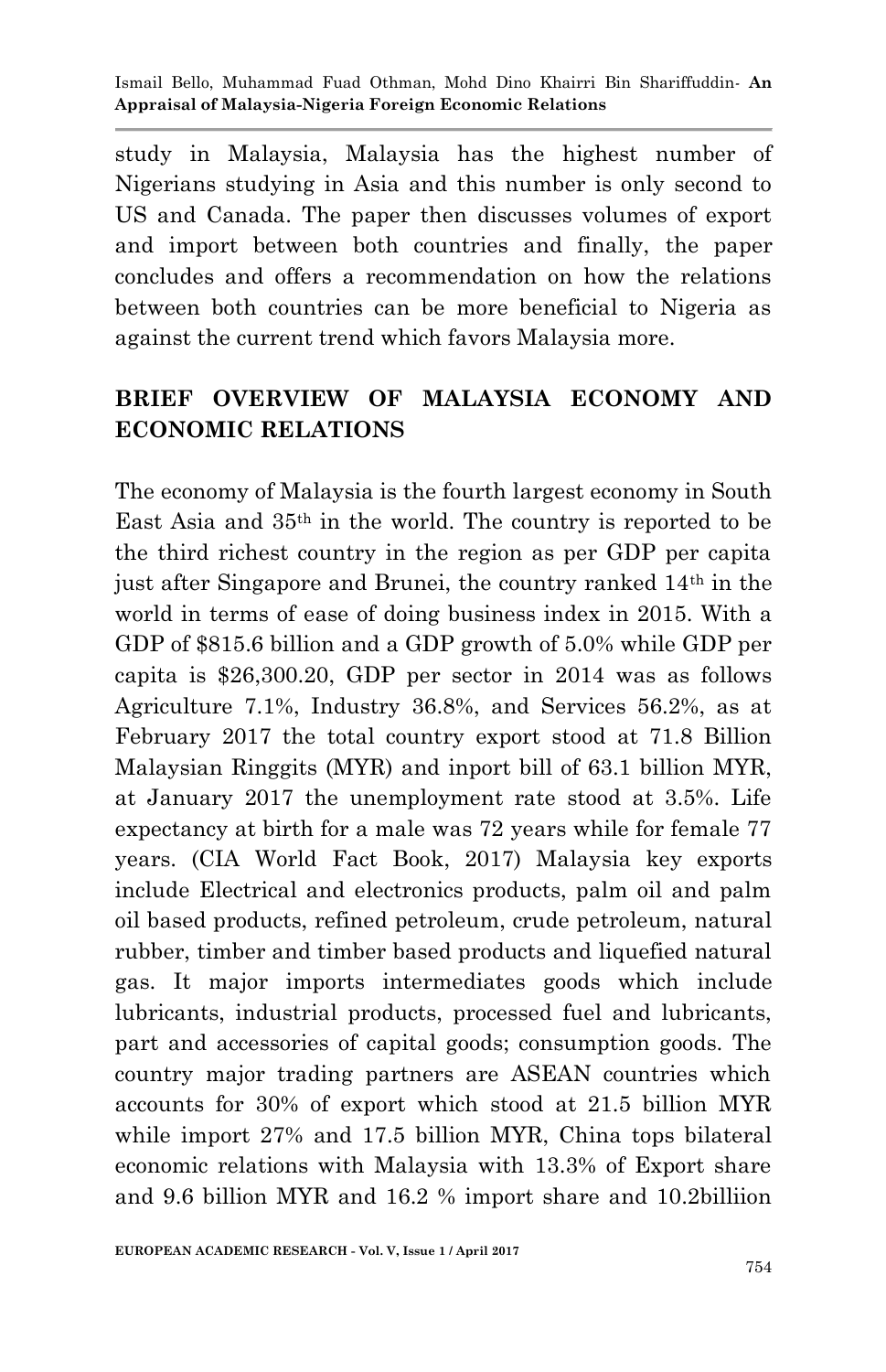MYR, while Singapore 13.9% export share and 10.0 billion MYR, while import is 10.7% import and 6.8billion MYR, followed by European Union export share of 10.6% and 7.6 billion MYR, 8.0% import share and 5.1 billion MYR. (DOSM, 2017). The increase in economic relations of Malaysia can be attributed to its movement from its agriculture-based economy to a strong industrial based economy. Accordingly, Malaysia is currently ranked 9th world financial market development, 18th in a ranking of ease of doing business,  $10<sup>th</sup>$  friendliest country in the world and 4th best shopping destination. Malaysia is also ranked above major economies in the world in terms of standard of living except for US and Canada (Herbst & Mills, 2012; Jin, 2016)

Despite the fact that Malaysia promotes private enterprises and market economy, the state also has a great interest in the economy and economic policies are to a great extent influenced by government, and this has its root in the different development plans since independence. And this is sphere headed by government departments such as Economic Planning Unit, Employees Provident, and government, Permodalan Nasional Berhad, Khazanah National Berhad. This government departments invest and sometimes owned Major Corporation which operates in vital sector of the economy

The stability of government in Malaysia since independence can be attributed to the success in economic growth because of investor's friendly environment, minimal interference of government in central bank policies, availability of finances, availability of well-educated workforce, financial creditworthiness of the country, efficiency and honesty from government, all these have greatly impacted on Malaysia economic growth. (Lucas & Verry, 2016)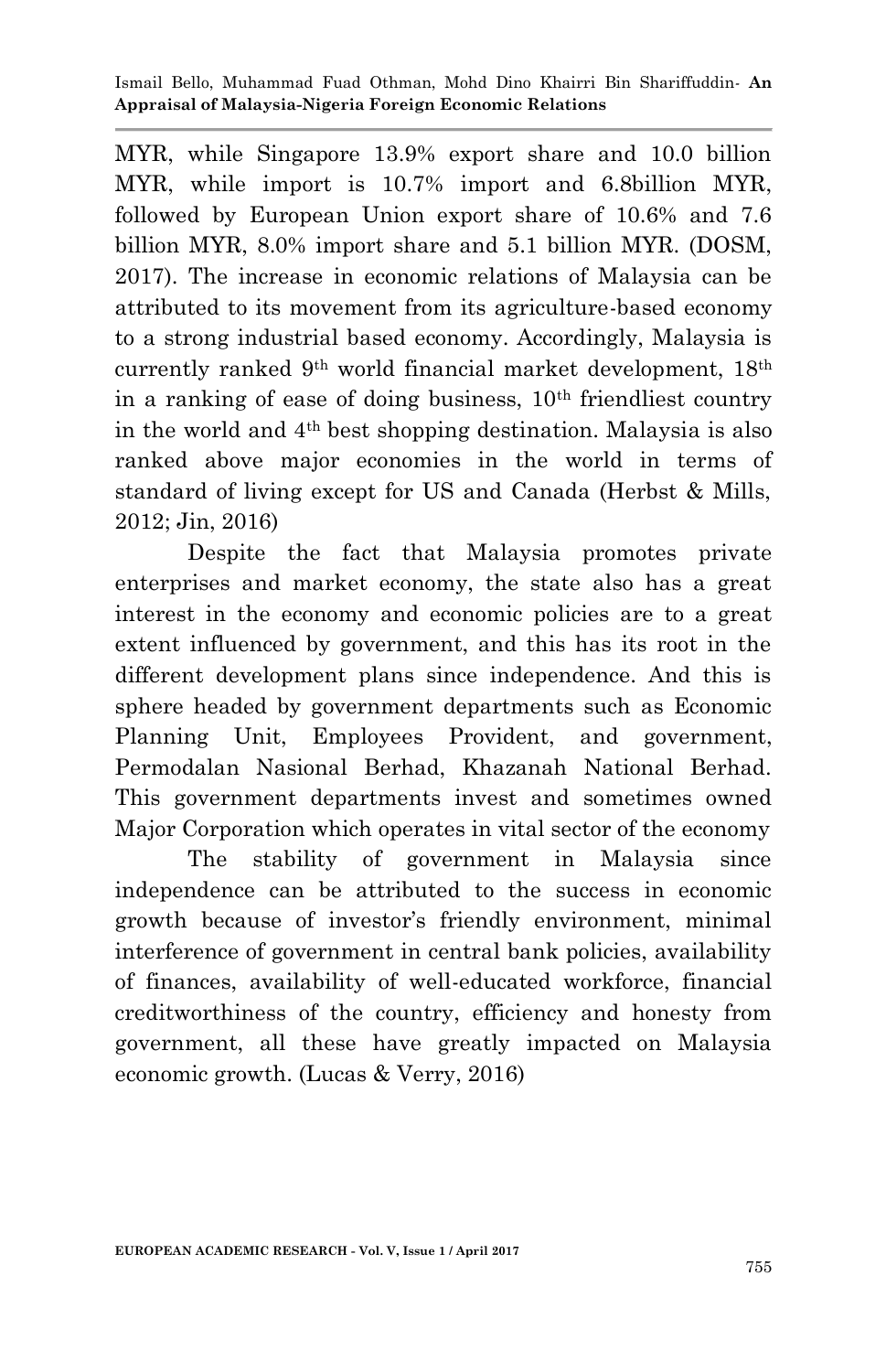## **BRIEF OVERVIEW OF NIGERIA ECONOMY AND ECONOMIC RELATIONS**

With the last rebasing of the Nigeria economy, the country overtook South Africa as the largest economy in Africa in 2013, Nigeria economy can be described as a middle-income, emerging market and mixed economy with expansion in the countries financial, communication, manufacturing, entertainment and technology sector. The country is ranked  $21<sup>st</sup>$  largest economy in terms of nominal GDP and  $20<sup>th</sup>$  largest country in terms of Purchasing Power Parity (PPP). The country's GDP is estimated at \$509.9 billion (nominal) and \$1,105.343 billion (PPP), GDP per capita 42,758. And GDP by sector is Agriculture 17%, Industry 25.7% and Services 54.6%. The unemployment rate stands at 13.9 %. Life expectancy for male 53.4 and for females 55.6 years. Nigeria is reputed for its Oil as a major exporter of crude oil to countries around the world, government annual budget is usually estimated based on oil revenue projections which badly affect the economy when there is a fall in global oil prices. (CIA World Fact Book, 2017)

The total foreign trade in Nigeria as at end of Q4 in 2016 was 5.29 trillion naira, with total import of 2.31 trillion naira and 2.98trillion naira. Major imports partner of Nigeria are as follows for export India  $\mathbb{N}$  475,644,091,644.54, Netherlands ₦334,222,632,210.68 , United States ₦ 317,210,597,479.15, Spain  $\forall$  286,779,435,862.68 , South Africa  $\forall$ 160,350,684,747.24 , France ₦ 158,260,566,454.83, Indonesia ₦ 113,219,360,429.19, Sweden ₦105,014,878,319.00 , Singapore ₦ 99,216,784,298.2, Ivory Coast ₦ 81,260,161,635.54, while for import, China  $\mathbb{N}404,130,210,499,33$ , Belgium ₦356,381,371,881.42, Netherlands ₦230,033,905,168.48, United States ₦205,648,529,762.85, India ₦113,890,987,967.49, United Kingdom ₦101,647,365,659.51, Germany ₦78,634,375,321.79, Brazil ₦78,024,954,496.00, France ₦75,091,192,736.96, Russia ₦38,847,210,702.00 (NBS, 2017). Some major export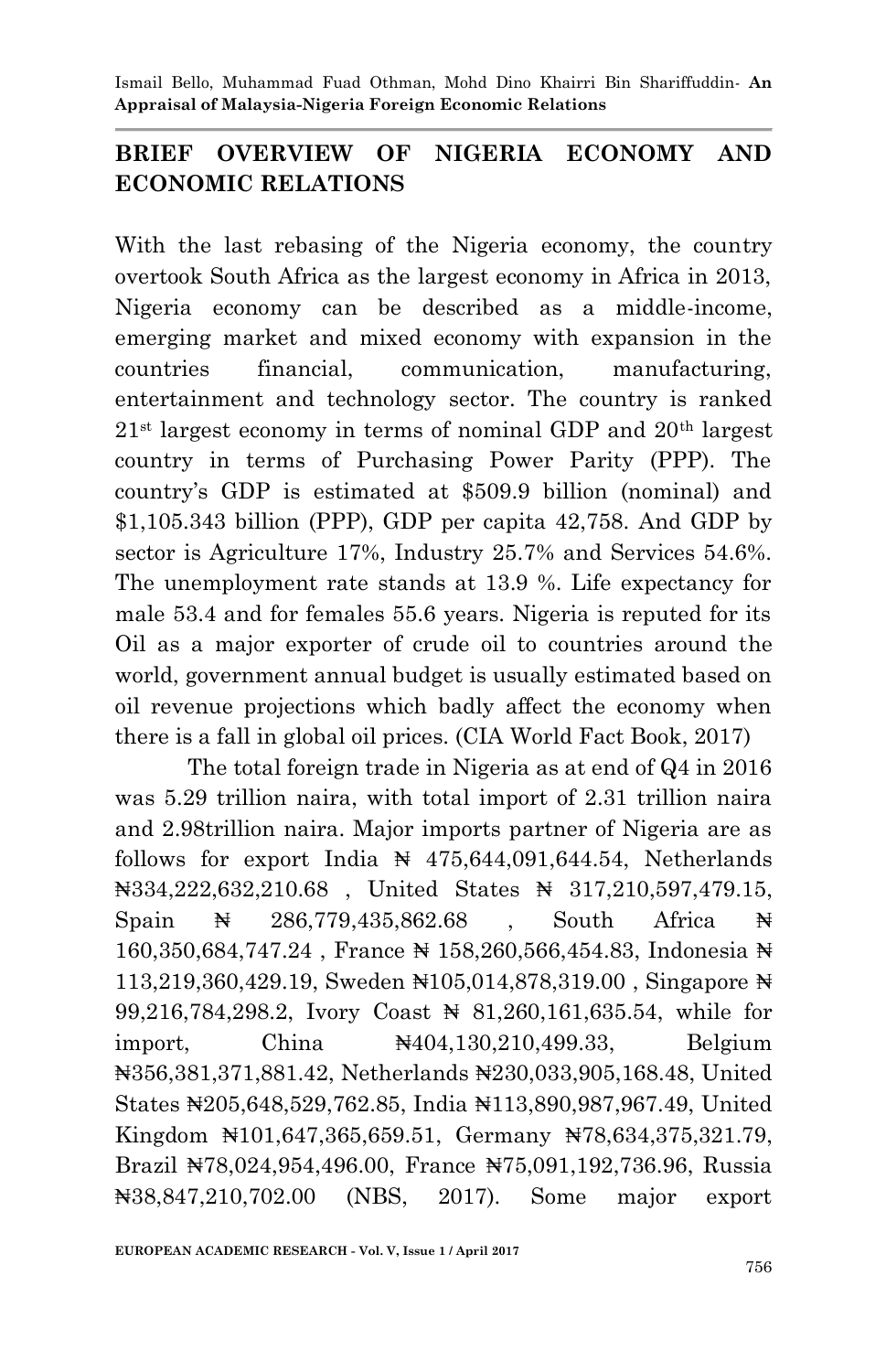Agricultural products includes Frozen Shrimps and Prawn, Sesame Seed, Cashew Nuts in Shell, Crude Palm kernel and Flour and Meals of soybean, other sources of exports are crude oil which amount to 45.9%, Manufactured Goods 22.1%, Non Crude oil products 21.8%, Raw Materials 5.85%, Solid minerals 0.3%. (NBS, 2017)

Nigeria has experienced slow economic growth since 2015 with growth rate dropping to about 3.0% at the end of the year 2015 from 6.25 in 2014, inflation increase from 7.8% to 9.0%. Which could be attributed to falling in global oil prices coupled with inadequate foreign exchange to fund request for the countries imports

Unlike Malaysia, Nigeria has experienced political instability since independence with eight coups, counter-coups and palace coups which have led to a frequent change of government also corruption and mismanagement of the economy has hindered the country from achieving its full potential in order to achieve economic development.

## **HISTORICAL BACKGROUND OF MALAYSIA-NIGERIA RELATIONS**

Foreign relations between Malaysia and Nigeria is dated back to 1965 when the late Prime minister of Nigeria Abubakar Tafawa Balewa initiated friendly relations with Malaysia's former Prime Minister, Tunku Abdurrahman. Malaysia's first mission in Sub-Sahara Africa was established in Lagos Nigeria in 1965, it was later relocated to Abuja in 2006, while Nigeria, on the other hand, established a mission in Kuala Lumpur in 1991, relations between both countries have been cordial has described by the Higher Commissioner to Nigeria Lim July Jin (Jin, 2016)

The era of the oil boom in Nigeria in the 1970's brought about investment in the country by mostly Chinese-Malays. In the education sector, Malaysia is regarded as one of the top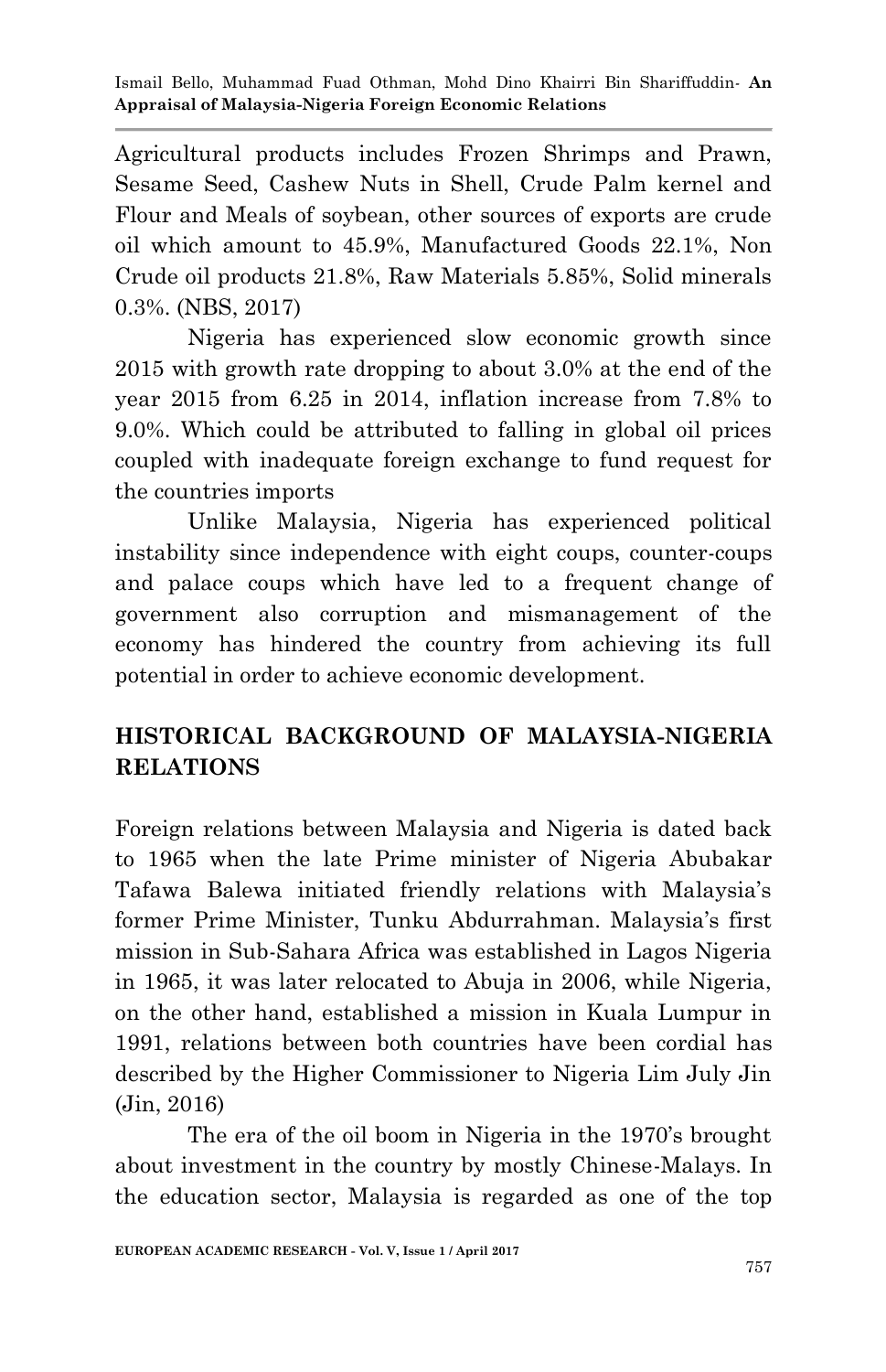spots for Nigeria students going for postgraduate studies, as at 2016 there were an estimate of 15,000 students (Undergraduate and Postgraduate) in the field of Finance, Accounting, Electrical & Mechanical Engineering, Business, Tourism & management, ICT etc.

Another area of bilateral relations between both countries is on academics, as at 2016, there was about 13,000 undergraduate and postgraduate (masters and Ph.D.) Nigeria students in Malaysia studying in different higher institutions of learning in Malaysia. Also, there is a different form of cooperation in order to improve Nigeria higher institutions of learning through exchange programs and collaboration, the collaboration between Universiti Utara Malaysia (UUM) and Ahmadu Bello University (ABU) Zaria for the development of a business school in ABU Zaria is a good example. (UUM Online, 2016)

Both countries have cooperation within, United Nations, Organization of Islamic Countries, Non-Aligned Movement, Group of 15 countries (G-15), Developing Eight countries (D-8), Group of Seventy Seven (G-77) etc. Other areas of collaboration between both countries include Tourism (Conventional/Medical /Islamic), Oil % Gas mining and exploration, Agricultural Sector (palm oil), Malaysian Technical Cooperation Program (MTCP) so far 456 Nigeria officials have been trained since 1981 when Nigeria was added as a beneficiary state. Which include Training and sharing experience in the various discipline of human resources management and development, public administration, engineering, finance, and others. Apart from MTCP, the country also signed Economic, Scientific, Technical and Cultural Cooperation Agreement (ESTC) in 1990, which was aimed at fostering cooperation in areas of science and technology, culture, economy, and capacity building.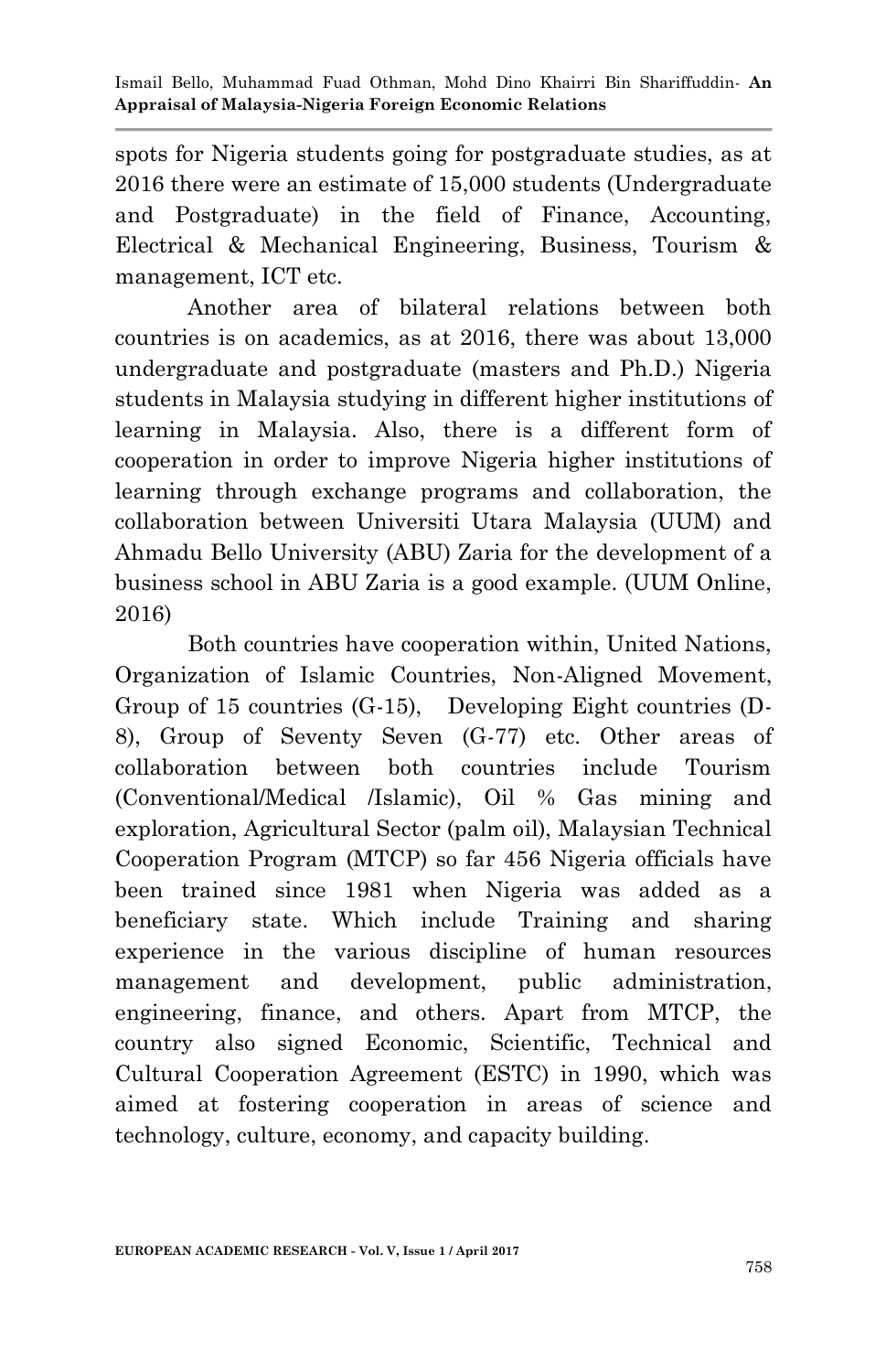## **ECONOMIC RELATIONS BETWEEN MALAYSIA AND NIGERIA**

Bilateral economic investments between Malaysia and Nigeria is been coordinated by Trade Office of High Commission (Malaysia External Trade Development Corporation, MATRADE) which is located in Lagos, Nigeria. Nigeria is regarded as the second largest trade partner with Malaysia and it's the largest export destination in Africa, while in terms of import Nigeria is Malaysia six largest partner. The total trade between both increased from \$0.68 to \$0.80 billion between January to November 2016 which was 14% increase. Within same year Malaysia export to Malaysia grew by 20.2% (from \$0.59 to \$0.71billion) topping the export to Nigeria was refined petroleum products, processed beverages and foods, electronic products and natural rubber. (Salau, 2017)

Some Malaysia's companies in Nigeria includes, IRIS corporations- Information and Communication Technology (ICT) Company, EDMARK- Wellness Product, CNI-Multilevel Marketing, Bumi Aramada; Offshore support service, Sime Darby, Palm oil exploration, Petronas which is into LNG and oil transportation., some Nigeria companies also operate in Malaysia one of which is Pack Mate which specializes in production of flakes, Tapioca and other products. Joint business companies include Global Firm Network.

Although but countries are yet to sign any official bilateral agreements, economic diplomacy between but countries have flourished since early 1990's. Total export from Malaysia to Nigeria is over \$3 billion and Import from Nigeria is slight over \$1.1 billion. The bulk of Malaysia export to Nigeria includes Capital goods, Consumer goods, Intermediate goods, Raw materials, Animal, Chemicals, Food Products, Footwear, Fuels, Mach and Electrical appliances, Metals, Plastic or Rubber, Stone and Glass, Textiles and Clothing, Transportation, Vegetable, and Wood. While on the other hand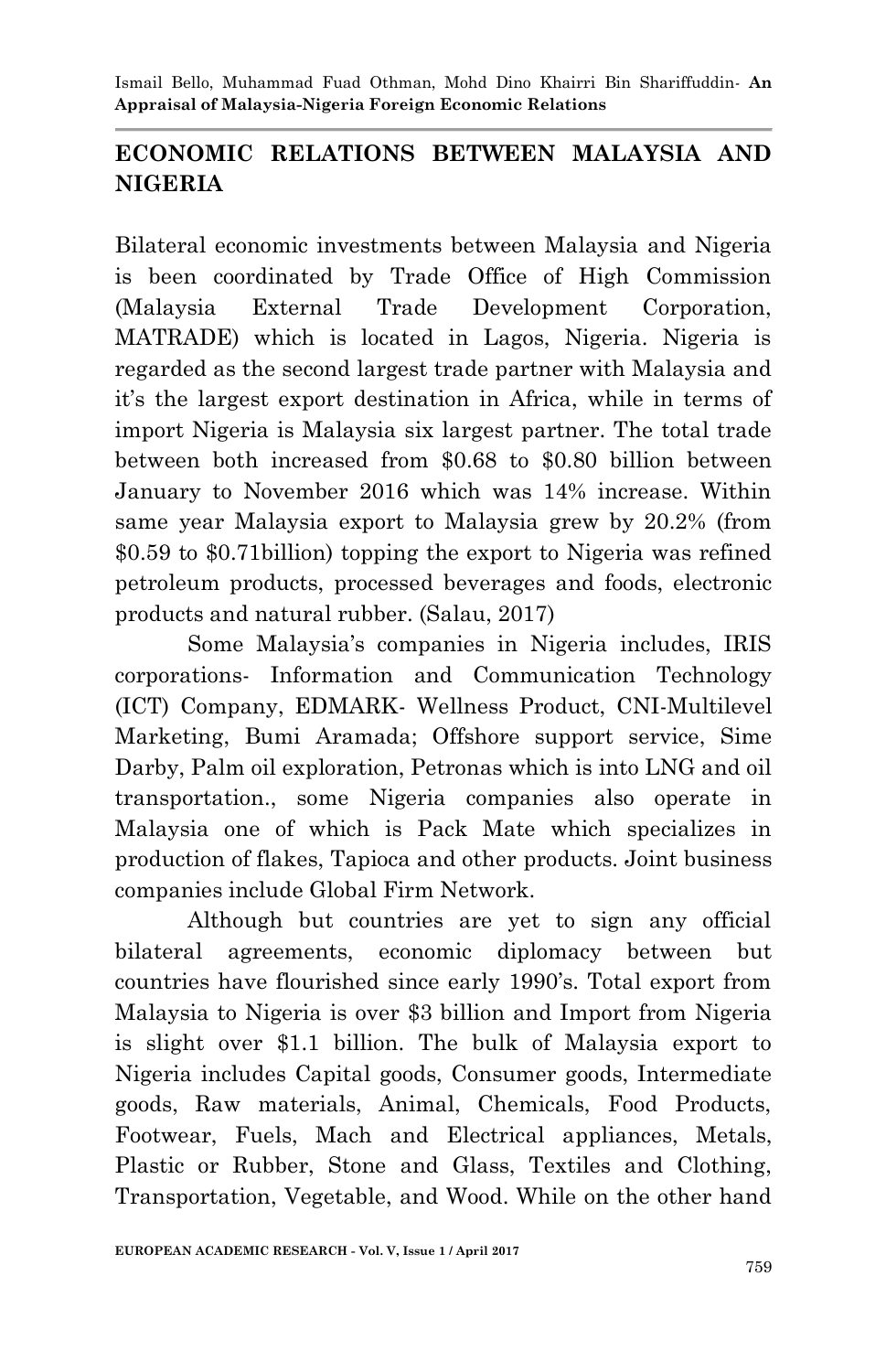Malaysia imports the following items from Nigeria; Capital goods, Consumer goods, Intermediate goods, Raw materials, Animal, Chemicals, Food Products, Fuels, Hides and Skins, Mach and Electrical, Metals, Minerals, Plastic or Rubber, Transportation, Vegetable.(World Integrated Trade System, 2017)

| <b>Product Group</b>  | Export (US\$ | J5U M                                          |
|-----------------------|--------------|------------------------------------------------|
|                       | Thousand)    |                                                |
| All Products          | 709060.32    | 300 M-                                         |
| Capital goods         | 82595.96     |                                                |
| Consumer goods        | 554531.84    | 250 M                                          |
| Intermediate goods    | 70585.93     |                                                |
| Raw materials         | 194.28       | 200 M-                                         |
| Animal                | 954.59       | 150 M-                                         |
| Chemicals             | 49681.04     |                                                |
| Food Products         | 29287.71     | 100 M                                          |
| Footwear              | 5.99         |                                                |
| Fuels                 | 314366.58    | 50 M                                           |
| Mach and Elec         | 72607.99     |                                                |
| Metals                | 5293.99      | $\theta$                                       |
| Miscellaneous         | 2827.18      | 2015                                           |
| Plastic or Rubber     | 70471.41     | Animal Vegetable Food Products Fuels           |
| Stone and Glass       | 291.55       | <b>Chemicals</b> Plastic or Rubber Vood        |
| Textiles and Clothing | 2655.26      | Textiles and Clothing Footwear Stone and Glass |
| Transportation        | 10401.52     | Metals Mach and Elec Transportation            |
| Vegetable             | 141796.44    | <b>Miscellaneous</b>                           |
| Wood                  | 8419.07      |                                                |

#### **Table and Figure 1: Product Exports by Malaysia to Nigeria 2015**

#### **Source: World Integrated Trade Solutions 2017. Available at http://wits.worldbank.org/CountryProfile/en/Country/MYS/Year/2015/ TradeFlow/Export/Partner/NGA/Product/All-Groups#**

Table 1 shows the total export from Malaysia to Nigeria in 2015, topping the chart is consumer goods which account for \$554,531.84 million, these could be attributed to Nigeria's import-dependent nature for consumer goods, despite the fact that Nigeria is an oil producing countries its inability to refine it oil has made it imperative to import refined petroleum () fuel export from Malaysia was \$314,366.58 million, followed by Vegetable \$141,796.44 million, capital goods \$82,595.96 thousand, Machinery and Electrical appliances \$72,607.99 thousand, intermediate goods \$70,471.41 thousand, chemicals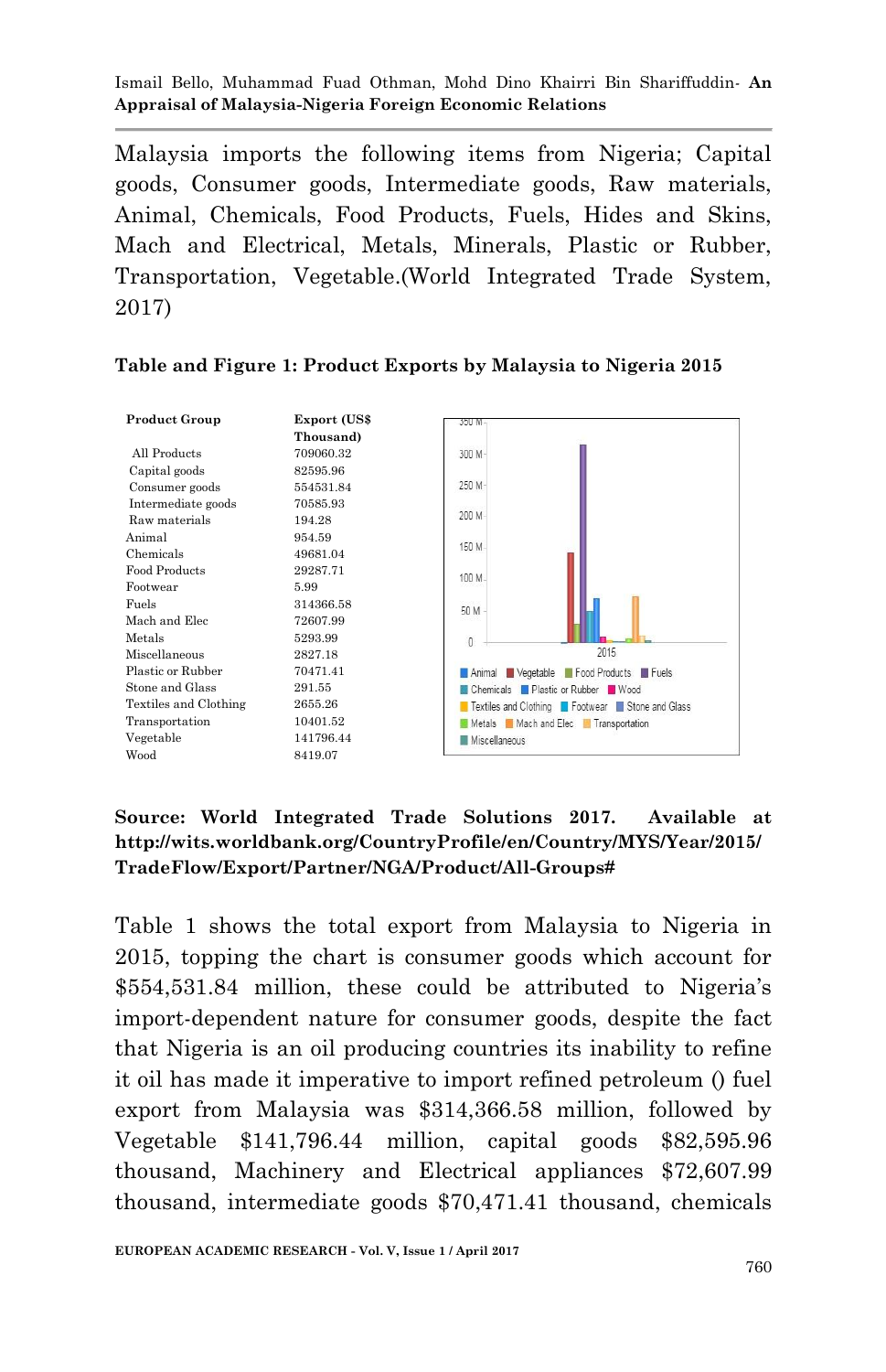\$49,681.04 thousand, other food products \$29,287.71 thousand, transportation equipment's 10,401.52 thousand, woods accounted for 8,419.07 thousand, metals \$5,293.99, miscellaneous items \$2,827.18 thousand, Textiles and clothing \$2,655.26 thousand, Animal \$954.59, Stone and Glass \$291.55 thousand, raw materials \$194.28 thousand and footwear \$5.99 thousand.



#### **Table and Figure 2: Product Imports by Malaysia from Nigeria 2015**

#### **Source: World Integrated Trade Solution http://wits.worldbank.org/CountryProfile/en/Country/MYS/Year/2015/ TradeFlow/Import/Partner/NGA/Product/All-Groups#**

Table 2 shows total number of import by Malaysia from Nigeria, topping the chart of import are raw materials which accounted for \$49,703.78 thousand, Consumer goods \$37,283.69 thousand, Crude oil \$35,140.32, Minerals \$34,481.71 thousand, Food products \$11, 989.47 thousand, plastic and rubber \$31,141.15 thousand, Hides and Skin \$2,115.8, Intermediate goods \$1,637.33, Metals \$1,629.41, Capital goods \$300.39, Machinery and Electrical appliances \$291.89 thousand, Miscellaneous \$129.14, Animals \$46.35 thousand, Vegetable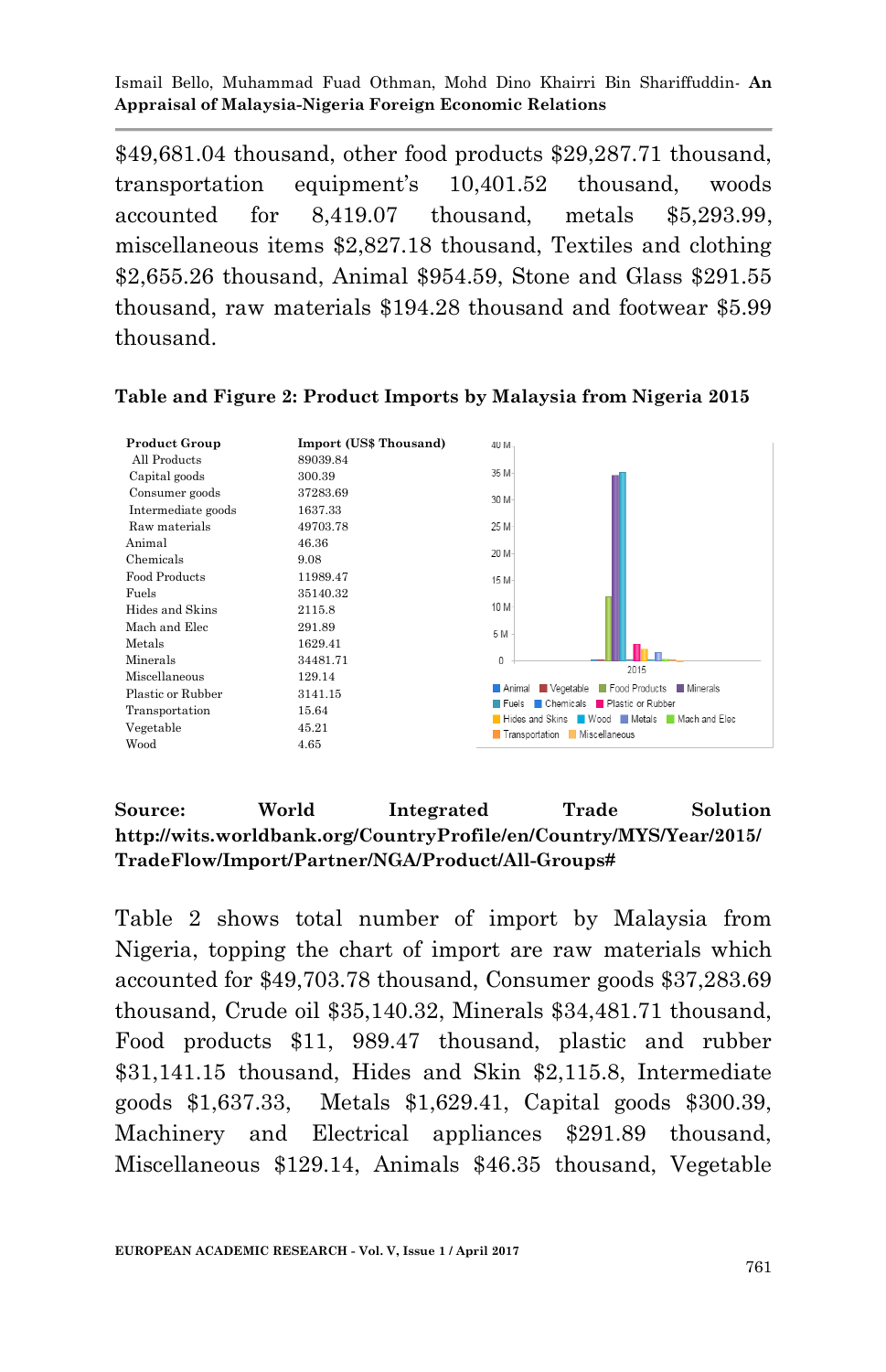45.21, transportation \$15.64 thousand, Chemicals \$9.08 thousand and Woods \$4.65 thousand.

**Table 3: Trends in Trade Volumes between Malaysia and Nigeria 1990-2015**

| Year  | Export (US\$ Thousands) | Import (US\$ Thousands) |
|-------|-------------------------|-------------------------|
| 1990  | 8,716.92                | 18,134.87               |
| 1991  | 46,793.74               | 13,829.17               |
| 1992  | 44,832.88               | 6,222.62                |
| 1993  | 61,788.58               | 8,655.49                |
| 1994  | 27,269.83               | 7,938.03                |
| 1995  | 23,408.35               | 4,894.77                |
| 1996  | 19,153,81               | 5,489.83                |
| 1997  | 14,086.79               | 3,422.17                |
| 1998  | 24,703.64               | 1,948.71                |
| 1999  | 52,504.33               | 6,849.86                |
| 2000  | 49,107.50               | 7,652.77                |
| 2001  | 48,599.74               | 4,256.84                |
| 2002  | 78,828.56               | 3,059.61                |
| 2003  | 90,740.73               | 1,542.23                |
| 2004  | 54,971.59               | 3,036.01                |
| 2005  | 184,093.60              | 13,100.31               |
| 2006  | 62,868.05               | 21,029.95               |
| 2007  | 98.529.16               | 27,163.66               |
| 2008  | 141,763.08              | 39,633.44               |
| 2009  | 243,145.13              | 33,845.40               |
| 2010  | 148,948.50              | 104,619.96              |
| 2011  | 629,109.31              | 89,425.83               |
| 2012  | 325,842.43              | 96,184.45               |
| 2013  | 387,750.11              | 302,792                 |
| 2014  | 388,695.95              | 277,473.66              |
| 2015  | 709,060.32              | 89,039.84               |
| Total | 3,946,158.82            | 1,191,241.48            |

**Source: Compiled by Author, World Intergraded Trade Solution, 2017** 

### **CONCLUSION**

The paper has attempted to situate Malaysia-Nigeria foreign economic relations in the context of volume of trade between both countries. Figures showed above clearly pointed to the fact that relations between both countries have greatly benefitted Malaysia in the sense that it has been able to get a market for its product in Nigeria and also show the commanding heights of its economic development. Nigeria should learn from this Asian country which was at par with Nigeria in the 1960s after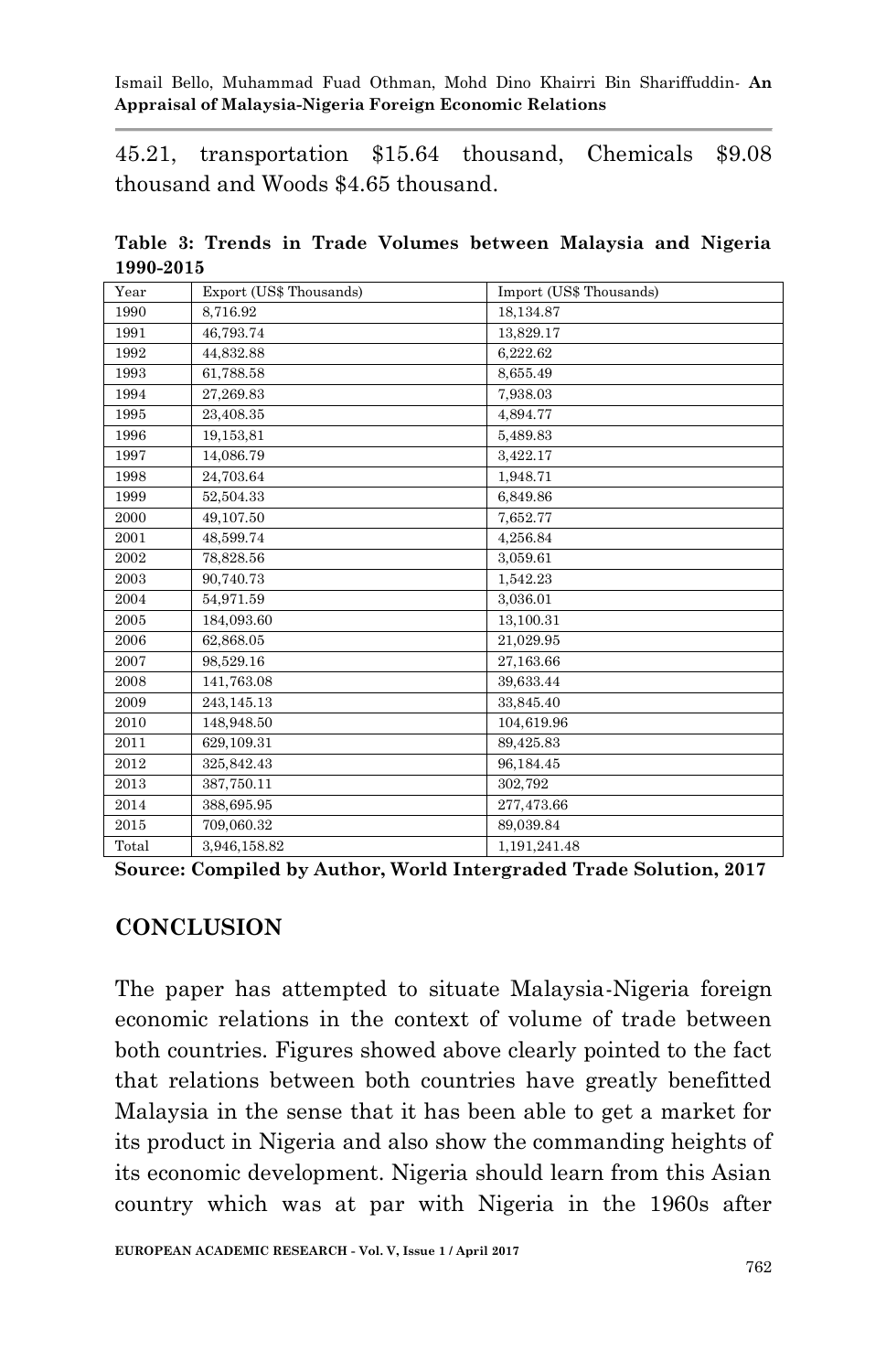independence, however, in terms of competitive advantage in trade, Malaysia is said to have benefited more from the trade. In view of the foregoing situation, the study hereby recommends that Nigeria should improve its economy in order to facilitate more export and less import in order to develop the country and provided needed foreign exchange for the country. Also, Nigeria needs to develop a credible and proactive foreign economic policy.

### **REFERENCES**

- 1. Agubamah, E. (2014). Bilateral Relations: Periscoping Nigeria and China Relations. *European Scientific Journal*, *10*(14).
- 2. Central intelligence Agency (2017) World Fact Book. Retrieved from the set of  $\mathbb{R}^n$  from the set of  $\mathbb{R}^n$  from the set of  $\mathbb{R}^n$  from the set of  $\mathbb{R}^n$  from the set of  $\mathbb{R}^n$  from the set of  $\mathbb{R}^n$  set of  $\mathbb{R}^n$  set of  $\mathbb{R}^n$  set of  $\mathbb{R}$ [https://www.cia.gov/library/publications/the-world](https://www.cia.gov/library/publications/the-world-factbook/geos/my.html)[factbook/geos/my.html](https://www.cia.gov/library/publications/the-world-factbook/geos/my.html)
- 3. Department of Statistics Malaysia (2017) Malaysia Bilateral Trade. Retrieved from [https://www.dosm.gov.my](https://www.dosm.gov.my/)
- 4. Djeri-wake, N. (2009). The impact of Chinese investment and trade on Nigeria economic growth. *African Trade Policy Center (ATPC) Working Paper, Economic Commission for Africa*, 1-38.
- 5. Folarin, S. F., Ibietan, J., & Chidozie, F. (2016). Nigeria and the BRICS: Regional Dynamics in Emerging Economies' Studies. *Journal of South African Business Research*.
- 6. Herbst, J. I., & Mills, G. (2012). *Africa's Third Liberation: The New Search for Prosperity and Jobs*. Penguin.
- 7. Jin, J. L. (2016) Malaysia's National Day Reception in Abuja, Nigeria. Retrieved from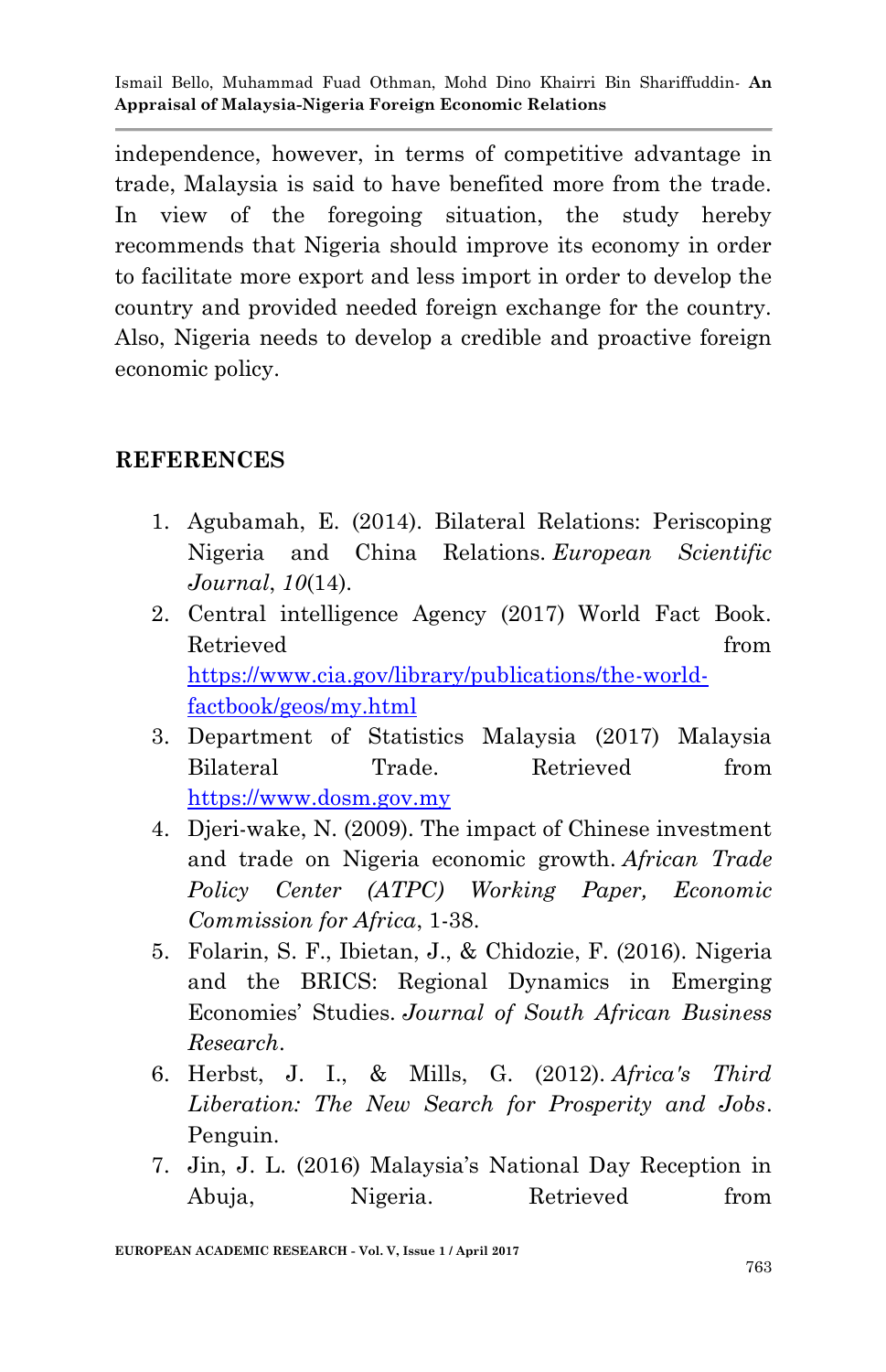http://www.kln.gov.my/web/nga\_abuja/home//asset\_publi sher/8pPT/blog/malaysia%E2%80%99s-national-dayreception-in-abuja Nigeria? Redirect=%2Fweb%2Fnga\_abuja

- 8. Jin, J. L. (2016) Malaysia-Nigeria Bilateral Relations: Perspectives & Potentials. Available on eprints.abuad.edu.ng/735/1/MalaysiaNigeria%20Bilatera l%20Relations.pdf
- 9. Lucas, R. E., & Verry, D. (2016). *Restructuring the Malaysian economy: Development and human resources*. Springer.
- 10. Okoro, J., Ingwe, R., & Ojong, M. (2011). DIPLOMACY IN CHINA–NIGERIA POLITICAL-ECONOMIC RELATIONS. *Romanian Journal of Society and Politics*, *6*(2), 89-120.
- 11. Omoju, O., & Adesanya, O. (2012). Does trade promote growth in developing countries? Empirical evidence from Nigeria. *International Journal of Development and Sustainability*, *1*(3), 743-753.
- 12. Salau, A (2016, September 18) Nigeria-Malaysia trade upped by 121%. Retrieved from [https://www.dailytrust.com.ng/news/general/nigeria](https://www.dailytrust.com.ng/news/general/nigeria-malaysia-trade-upped-by-121/162905.html)[malaysia-trade-upped-by-121/162905.html](https://www.dailytrust.com.ng/news/general/nigeria-malaysia-trade-upped-by-121/162905.html) 8 April 2017
- 13. Salau, A (2017, March, 4) My Take on Nigeria, Nigerians- Malaysian Envoy. Retrieved from [https://www.dailytrust.com.ng/news/general/my-take-on](https://www.dailytrust.com.ng/news/general/my-take-on-nigeria-nigerians--malaysian-envoy/187827.html)[nigeria-nigerians--malaysian-envoy/187827.html](https://www.dailytrust.com.ng/news/general/my-take-on-nigeria-nigerians--malaysian-envoy/187827.html)
- 14. Udeala, S. O. (2010). Nigeria-China economic relations under the south-south cooperation. *African Journal of International Affairs*, *13*(1-3), 61-88.
- 15. Vanguard (2016, August, 31) 13,000 Nigerians students studying in Malaysia – envoy. Retrieved fro[mhttp://www.vanguardngr.com/2016/08/13000](http://www.vanguardngr.com/2016/08/13000-nigerians-students-studying-malaysia-envoy/) [nigerians-students-studying-malaysia-envoy/](http://www.vanguardngr.com/2016/08/13000-nigerians-students-studying-malaysia-envoy/)